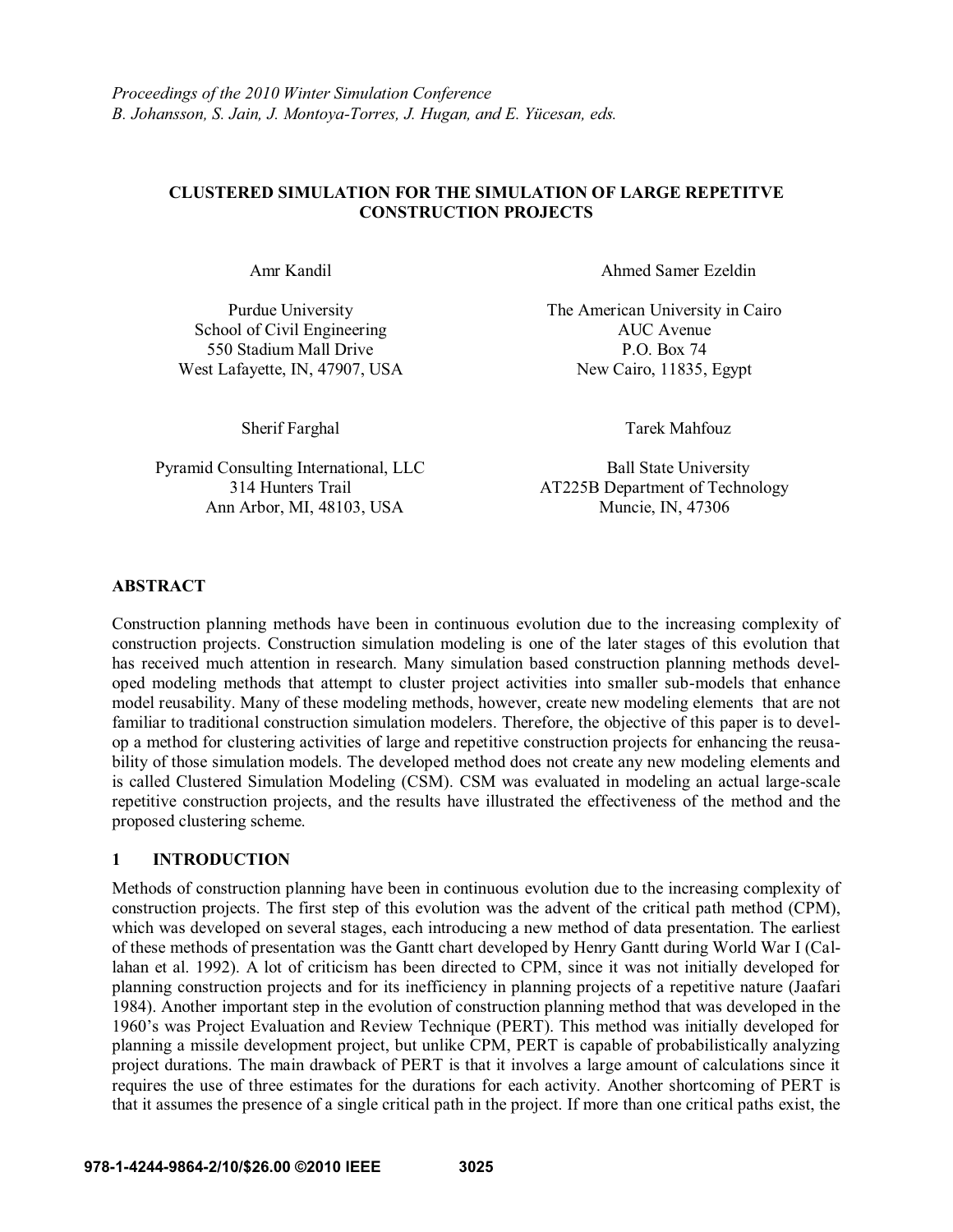accuracy of the results obtained from the PERT calculations is doubted (Callahan et al. 1992). The following step in the evolution of methods of planning utilized computers, which enabled modelers to analyze project durations probabilistically without concern for the computational requirements for these analyses. Among these early attempts to use computers in planning were Monte-Carlo Simulations (Vose 1996), Model for Uncertainty Determination (MUD) (Carr 1979) and GPSS (Chisman 1992). CYCLONE was also developed at an early stage of computer development, but CYCLONE was widely accepted and continues to be researched until this moment (McCahill and Bernold 1993). The concepts of CYCLONE were also used to develop other computer based planning tools, such as INSIGHT and RESQUE (McCahill and Bernold 1993), and the very prominent STROBOSCOPE (Martinez and Ioannou 1994, 1996, 1999; Martinez 1996) . CYCLONE utilizes a number of modeling elements that are linked to each other to form networks that simulate construction projects (Halpin and Riggs 1992).

More recent research in the field of computer based construction planning focused on facilitating the planning process. These researches sought this goal by developing methods breaking projects into subparts that can be reused in more than one project with a few minor changes. A number of methods of planning were developed in which project activities were clustered to enable model reusability. The first of these methods was Resource Based Modeling (RBM), which grouped project activities according to the resources they are associated with. The grouped project activities form special types of process mod els called "r-processes", which can be reused in any project with minor changes (Shi and Abourizk 1997). Another method that utilizes the concept of clustering is Hierarchical Simulation Modeling (HSM), which groups activities according to their level in the project hierarchy or WBS, by grouping activities of the same processes together. Then these different process models are linked to each other using special links developed in HSM (Sawhney and AbouRizk). A third method of clustering was Simulation-based Project Control (SimCon), which developed a new method of breaking down project information called Production Breakdown Structure (PBS). This breakdown structure divides project information into three levels: (1) Cost Breakdown Centers, which are composed of the project's cost control centers; (2) Location Breakdown Centers, which are used to associate cost control centers to specific locations of the project; and (3) Simulation Process Centers, which is used to define processes that will be simulated and sequenced (Chehayeb 1995, Chehayeb and AbouRizk 1998). SimCon has a number of new modeling elements that are used to link and control the simulated processes.

The aforementioned simulation based construction planning methods have offered many advantages in handling large and repetitive projects probabilistically. These studies, however, did not investigate the practical methods for creating reusable clusters for large highly repetitive projects. Further, the aforementioned studies have developed new simulation constructs that enable the clustering process. This paper will demonstrate a method of planning that will use traditional simulation modeling for the probabilistic analysis of large repetitive project, and will also facilitate the clustering or grouping of project activities to enhance model reusability. The developed method of planning will only use the well-established concepts of CYCLONE that most construction simulation modelers are familiar with, and will be called Clustered Simulation Modeling (CSM).

### **2 METHODS OF CLUSTERING**

The method of planning described in this research aims at simplifying the process of simulation modeling of large projects, and allowing for better model reusability. The simplification process is performed by systematically breaking down and grouping project activities into clusters that are simulated by separate simulation models. These clustering methods will not introduce new concepts to a traditional method of construction simulation, which is CYCLONE. This approach creates a number of restrictions and criteria for selecting the method of clustering selected to group project activities to be simulated. The first of these restrictions is that CYCLONE doesn't allow the sharing of resources between separate simulation models, which requires each cluster to aggregate activities sharing the same resources. Secondly, there is no method of directly linking clusters created in separate simulation models to each other. A method of linking models in separate files will be describe later in this paper, however, it is still preferred to minim-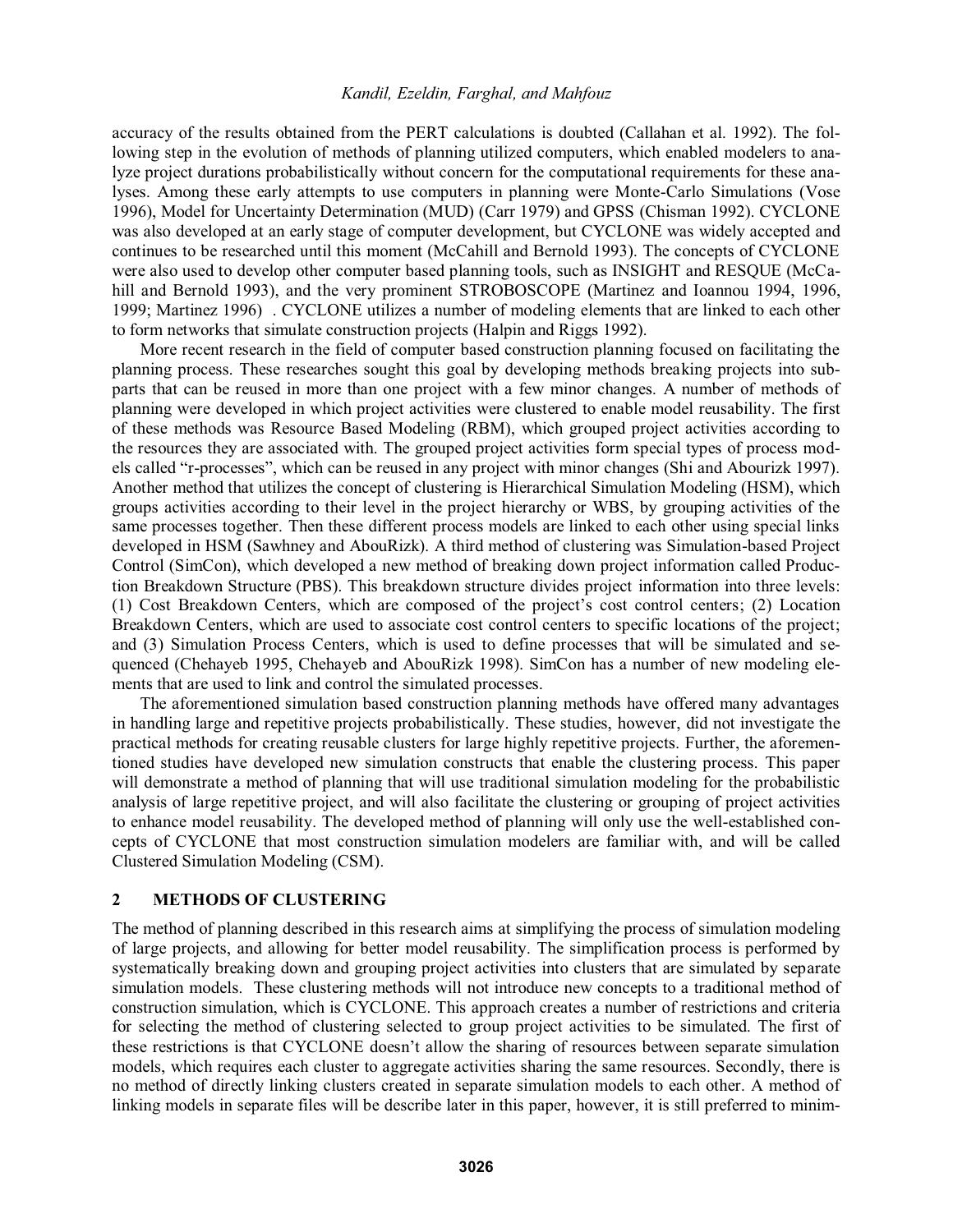ize the number of links as much as possible to reduce the amount of work to be performed by the modeler. The third restriction on the method of clustering selected is that no cluster should contain activities present in another cluster, since the presence of an activity in more than one cluster can cause great confusion since overlaps between clusters are not easily quantifiable (Kandil 2000).

A number of methods of clustering were analyzed and compared to determine the most suitable method among those investigated. The following is a description of the different methods of clustering investigated:

- 1. Clustering by Unit of Work: Activities leading to the completion of a single unit of work are grouped to form a project cluster. Unit of Work clustering would be best applied to projects of a repetitive nature, since it would capitalize on the cyclic nature of CYCLONE. Unit of Work clustering, however, conflicts with a number of criteria of cluster selection, since it requires resources to be shared between different project clusters, and also since there would be a large number of cluster to cluster links, which is not desirable in the proposed clustering method.
- 2. Clustering by Resource: Activities sharing the same resources are grouped with each other. Although this method of clustering satisfies one of the criteria for cluster selection, which is the resource sharing criterion, it conflicts with two other criteria. Resource clustering conflicts with the cluster exclusivity criterion, since some activities may require more than one resource to be performed. The method also conflicts with the restriction on the number of cluster to cluster relations, since this method of clustering would lead to the creation of numerous cluster to cluster relations.
- 3. Clustering by Path: CPM links project activities to form networks having different paths. This method of clustering would group activities on the same path together to form a project cluster. This method of clustering has a large number of shortcomings, since it makes the clustering process both complicated and time consuming. This method of clustering also conflicts with a number of cluster selection criteria, because the CPM paths are not exclusive as project clusters should be, and also since a large number of relations exist between paths of the same project, and finally because activities in different paths can have shared resources.
- 4. Clustering by Process: This method of clustering groups activities according to their Trade or Process, which is the third level of the hierarchy of the project Work Breakdown Structure (WBS). The shape of the structure of a project WBS is shown in Figure 1 (Kandil 2000).



Figure 1: Project WBS (Kandil 2000).

This method of clustering conforms with most of the cluster selection criteria, since it groups activities by trade leading to almost no resource sharing between clusters, and also since the clusters created are exclusive. This method of clustering however conflicts with of one of the cluster selection criteria, since there would be a large number of cluster to cluster relations between the different trades.

5. Clustering by Operation: The final method of clustering also uses project WBS. This method of clustering groups activities of the same Operation or Type of work. This method satisfies all the cluster selection criteria, since it avoids the only conflict the previous method has, which is its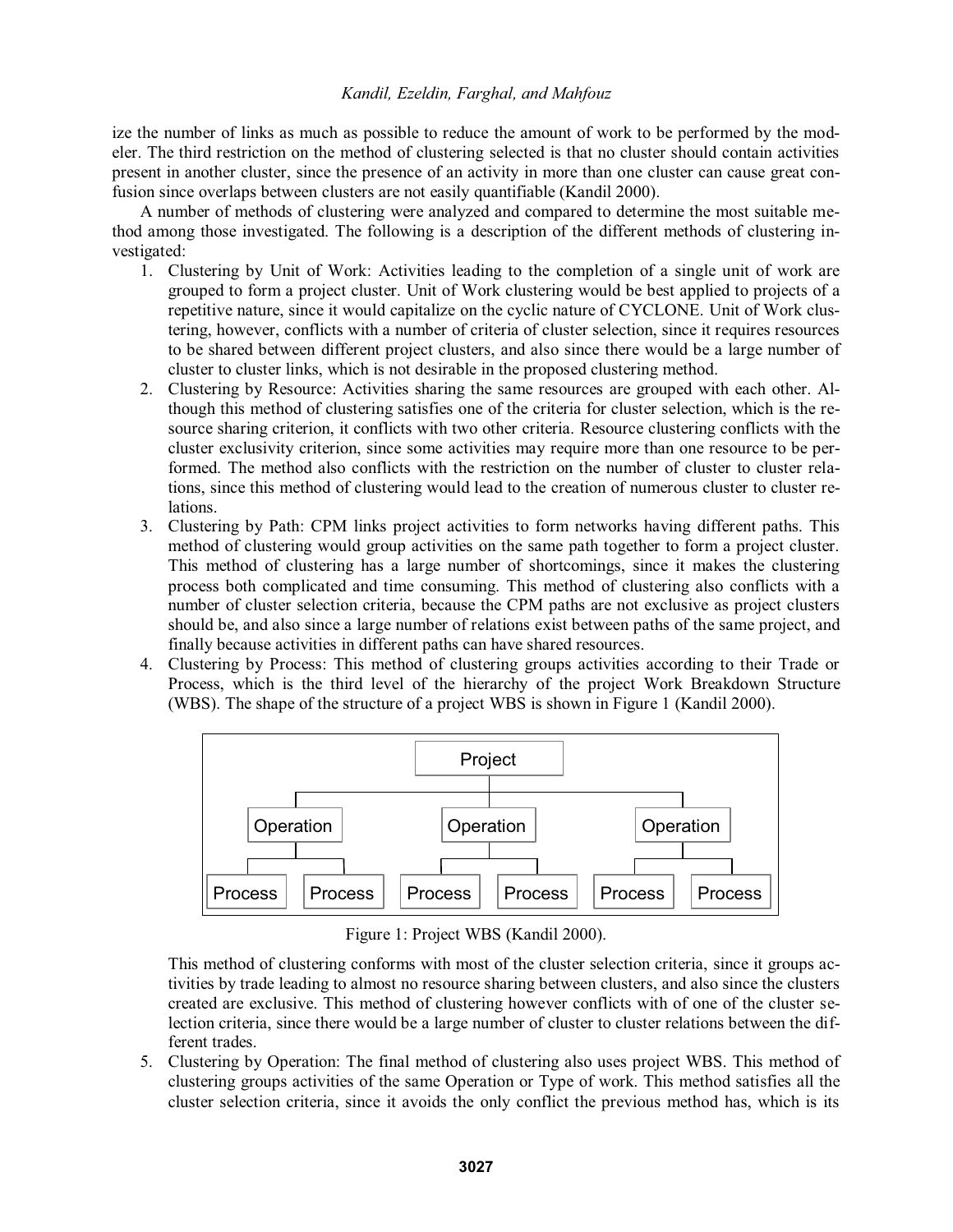numerous cluster to cluster relations (Kandil 2000). This method of clustering proved to be the most suitable among those tested and hence it was used in the developed method of planning.

## **3 PROJECT CLUSTERS**

The method of clustering identified in the previous section includes a number of possible types of clusters that can be classified according to their relations to other clusters in the project, including (Kandil 2000):

- 1. Independent Cluster: This type of cluster represents an operation that does not depend on any preceding operations. An example of such an operation represented by an Independent cluster is earthmoving operations in a building project, since it doesn't depend on the completion of any construction works.
- 2. Intermediate Cluster: These clusters represents operations that depend on the completion of other operations and also have operations that depend on their completion. An example of this type of operation is the concrete structure operation, which depends on the completion of the earthmoving works, and at the same time precedes the Finishes operation.
- 3. Dependent Cluster: This type of cluster represents operations that depend on preceding operations and that do not have any operations depending on them. An example of an operation represented by this type of cluster is the Landscaping operations in building project.
- 4. Hammock Cluster: These clusters represent operations that neither have preceding nor succeeding operations. The kind of operations represented by this type of cluster is not very common in construction.

Cluster to cluster relations can also be classified according to which parts of the cluster do they link. These relation types include:

- 1. Operation to Operation relation: The last activity of an Operation triggers the work of another Operation.
- 2. Process to Operation relation: One of the activities of one of the Processes in an Operation triggers the work of another Operation.
- 3. Operation to Process relation: The last activity in an operation triggers the work of a Process within another Operation.
- 4. Process to Process relation: One of the activities of a Processes in an Operation triggers the work of another Process in another Operation.

The different types of Cluster to Cluster relations are represented in Figure 2 (Kandil 2000).



Figure 2: Cluster to Cluster Relations (Kandil 2000).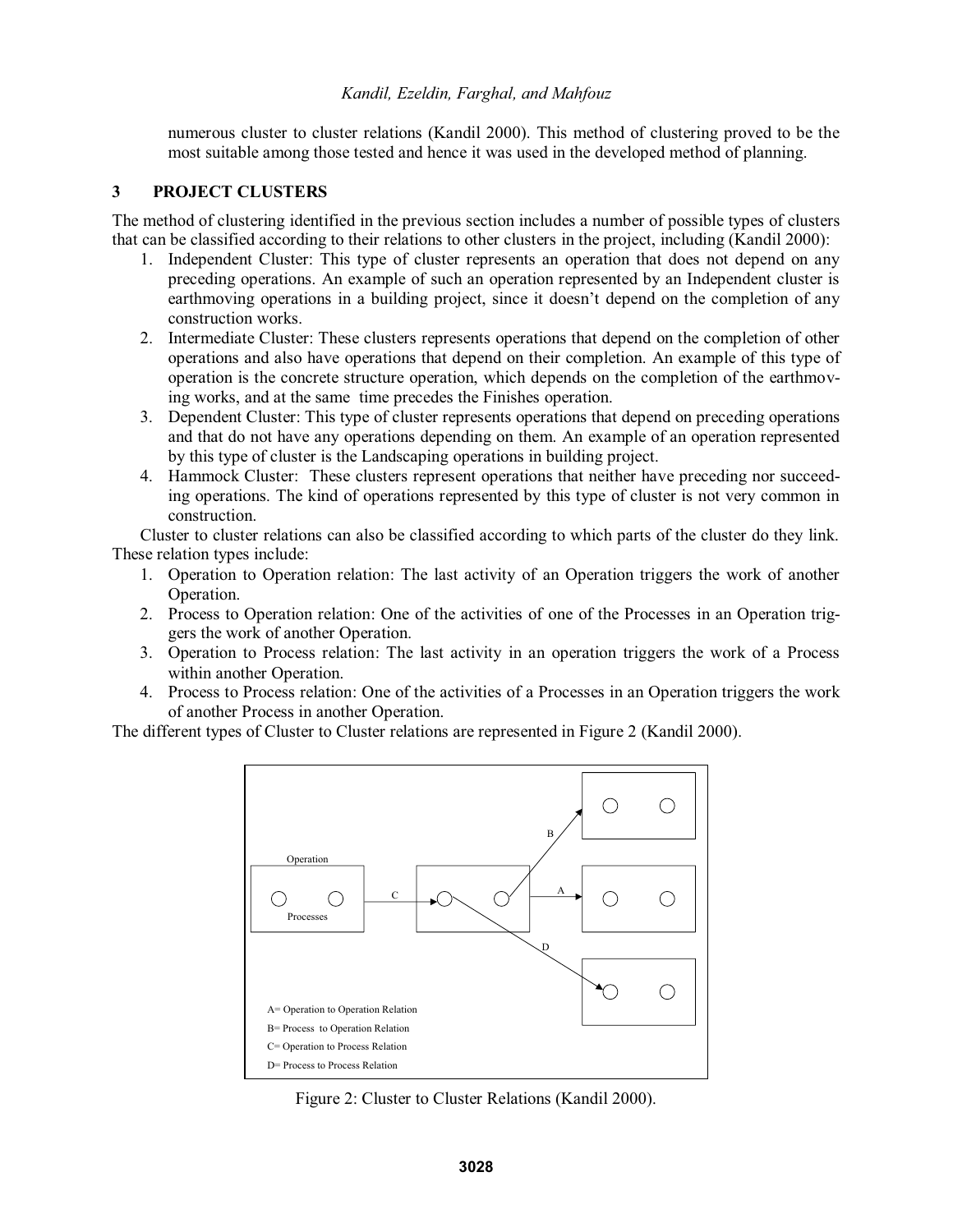### **4 CLUSTER LINKING TOOLS**

CSM was developed to simplify the process of modeling large and complex construction project and enhancing the reusability of these models, and this is why the process of linking the different clusters of a project needs to be executed without adding any new modeling elements. The method of linking of project clusters in CSM was therefore developed using only the current modeling elements of CYCLONE. The linking of clusters in CSM involves the development of two tools using CYCLONE modeling elements. The first of these modeling elements is the Marked Dummy, which is an activity that doesn't model any physical work. The purpose of this activity is to record the times at which signals need to be transmitted from one cluster to another. These event times are recorded in the CYCLONE's CHRONOLOGICAL list (Kandil 2000). The second tool developed in CSM is the Simulation Trigger Timer (STT). The purpose of this tool is to relay the signals from another cluster to the cluster in which the STT is placed. Each Marked Dummy has a corresponding STT in the succeeding cluster. The STT is composed of a number of trigger activities equal to the number of occurrences of the Marked Dummy and having durations that correspond to the times at which signals are emitted from the Marked Dummy. STT's are also composed of a number of Timer Starter QUEUE's that varies according to the configuration of the STT. The function of these is to start the work of the STT. The final component of STT's is the Collector Activity. The purpose of this activity is to channel the signals emitted by Trigger activities to the succeeding activities (Kandil 2000). There are two configurations of STT's in CSM. The conventional STT was developed for use in projects that are going to be simulated using deterministic durations. In this STT configuration there is only one Timer Starter QUEUE and Trigger activities are connected to each other and their durations are calculated by subtracting the subsequent event times of the occurrences of the Marked Dummy from each other (Kandil 2000). An example of this configuration of STT's is shown in Figure 3.



Figure 3: Sample Conventional Simulation Trigger Timer (Kandil 2000).

The second configuration of STT's is the modified STT which was developed for use in project models with probabilistic durations. In this configuration of STT each Trigger activity has a Timer Starter QUEUE. The Trigger activities are not connected to each other, and their durations are equal to the event times of the corresponding occurrences of the Marked Dummy. The reason this configuration of STT was developed was because of the nature of the probabilistic durations and event times. There is no accurate way of subtracting two probability distributions from each other, and this is why the configuration avoids the subtraction Marked Dummy occurrences' event times from each other, and uses these event times directly as probabilistic durations of the Trigger activities (Kandil 2000). An example of this configuration of STT is shown in Figure 4.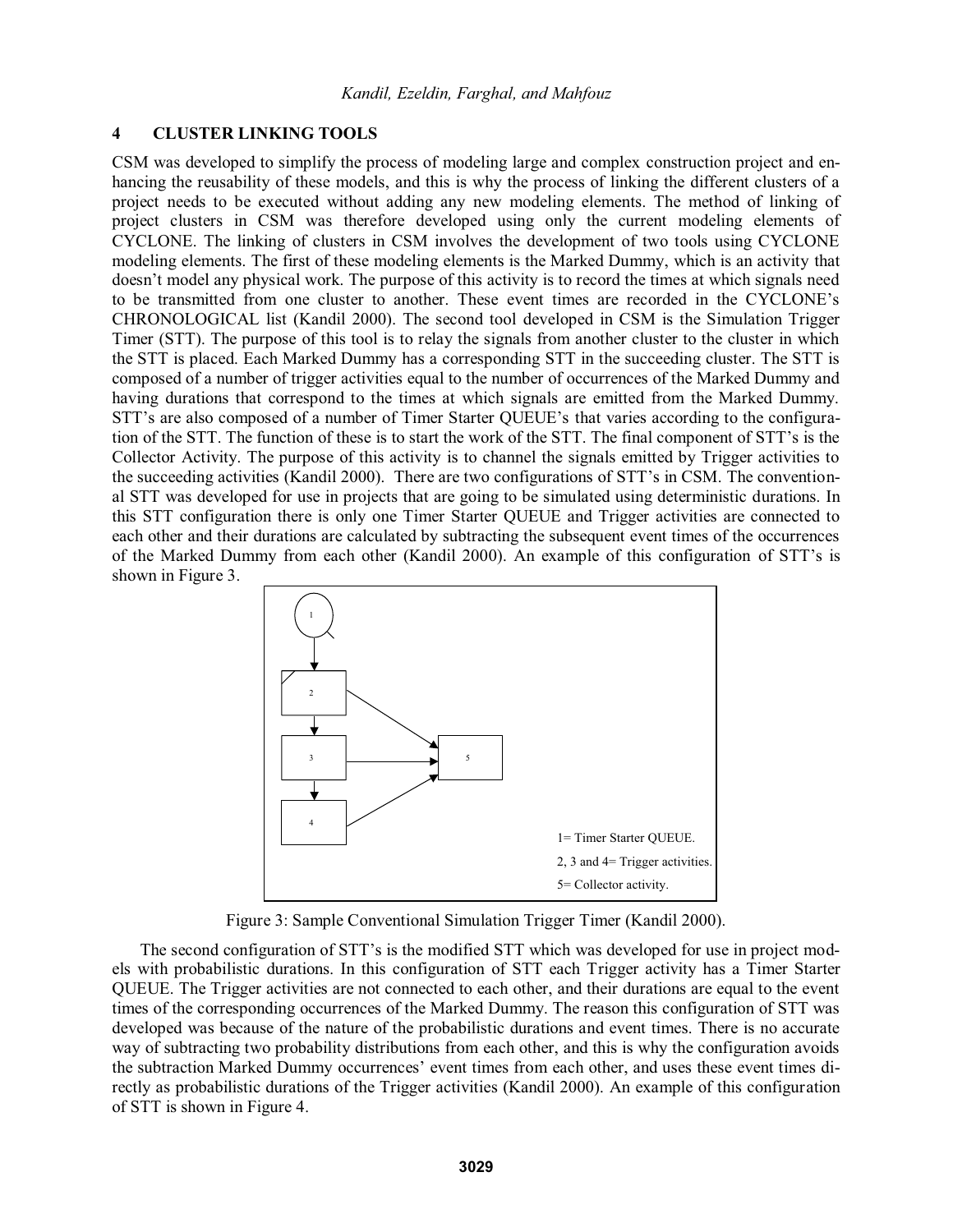

Figure 4: Sample Modified Simulation Trigger Timer (Kandil 2000).

## **5 CSM APPLICATION**

The method in which the above discussed tools are used to formulate cluster to cluster links is undertaken in a number of steps. The first of these steps involves the positioning of these tools to form the type of relation desired between clusters. These relations were previously categorized in this text into Operation to Operation, Operation to Process, Process to Operation, or Process to Process relations (Kandil 2000). The way cluster linking tools are positioned to produce each of these categories of relations is shown in Figure 5.



Figure 5: Method of formulation of Cluster to Cluster Relations (Kandil 2000).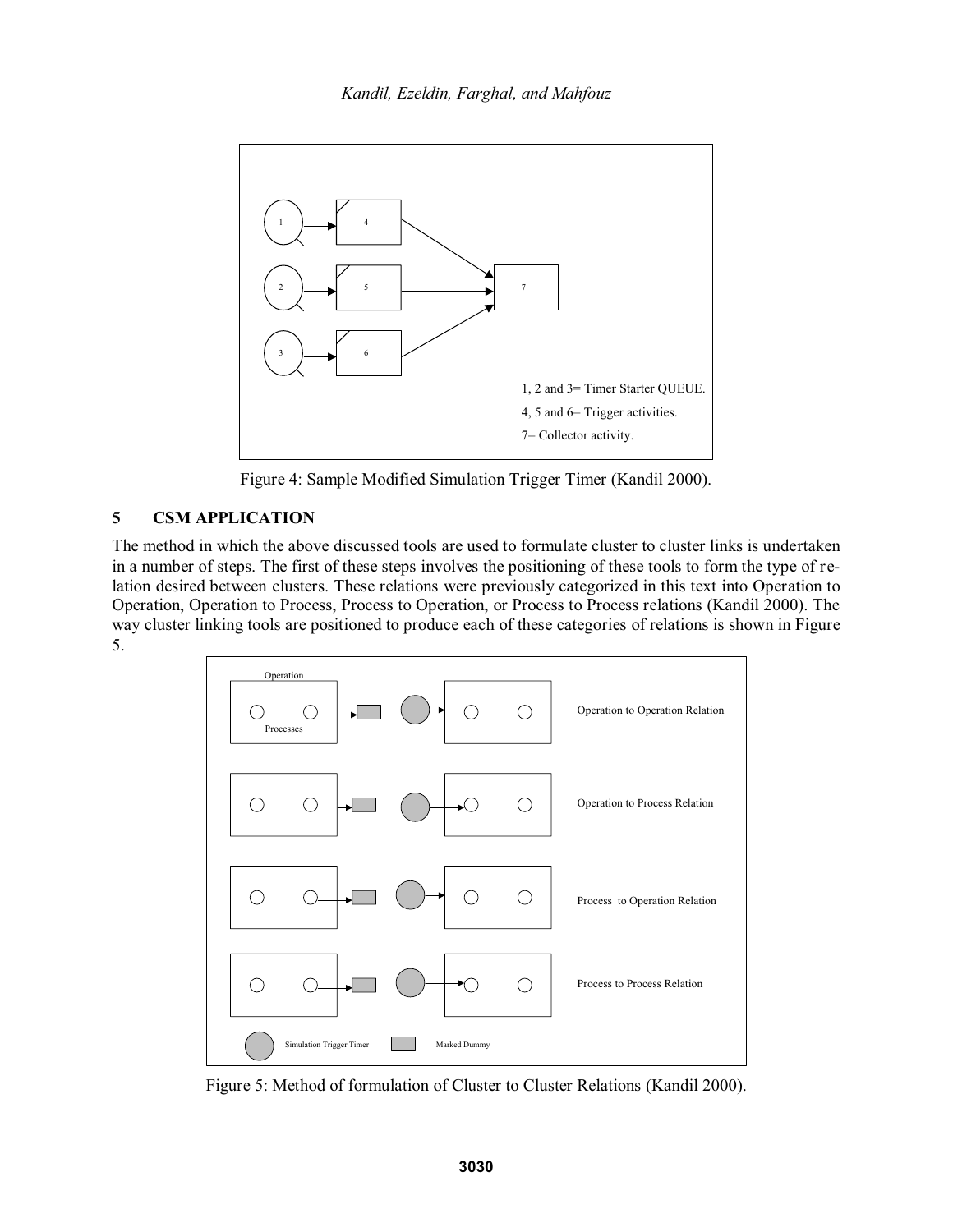The second step of the implementation of the method of linking is the step in which the different clusters of the project are executed. The order in which clusters are executed depends on their type and relation with other clusters. The first clusters to be executed are the Independent clusters, followed by the Intermediate clusters. Intermediate clusters are executed according to their relations with other clusters in their order of precedence. Then finally the Dependent clusters are executed. The sequence of execution of Intermediate clusters in some cases needs to be iterative. This is the case when multiple relations exist between two intermediate clusters, such that some resource sharing processes are executed in order to execute a process in another cluster, while the processes they share resources with are not being executed. In this case the event times of the Marked Dummy are not accurate since there was no competition for the resource. To avoid this inaccuracy intermediate clusters with multiple relations are executed several times until the event times of the different Marked Dummies become constant (Kandil 2000). The following Flow Chart shown in Figure 6 explains the method of implementation of project clusters.



Figure 6: The cluster linking process (Kandil 2000).

The application of this method of linking is affected by whether the model is deterministic or probabilistic. The application of this method is slightly different for projects with probabilistic durations. The main difference in the application of the method for probabilistic and deterministic models is in the num-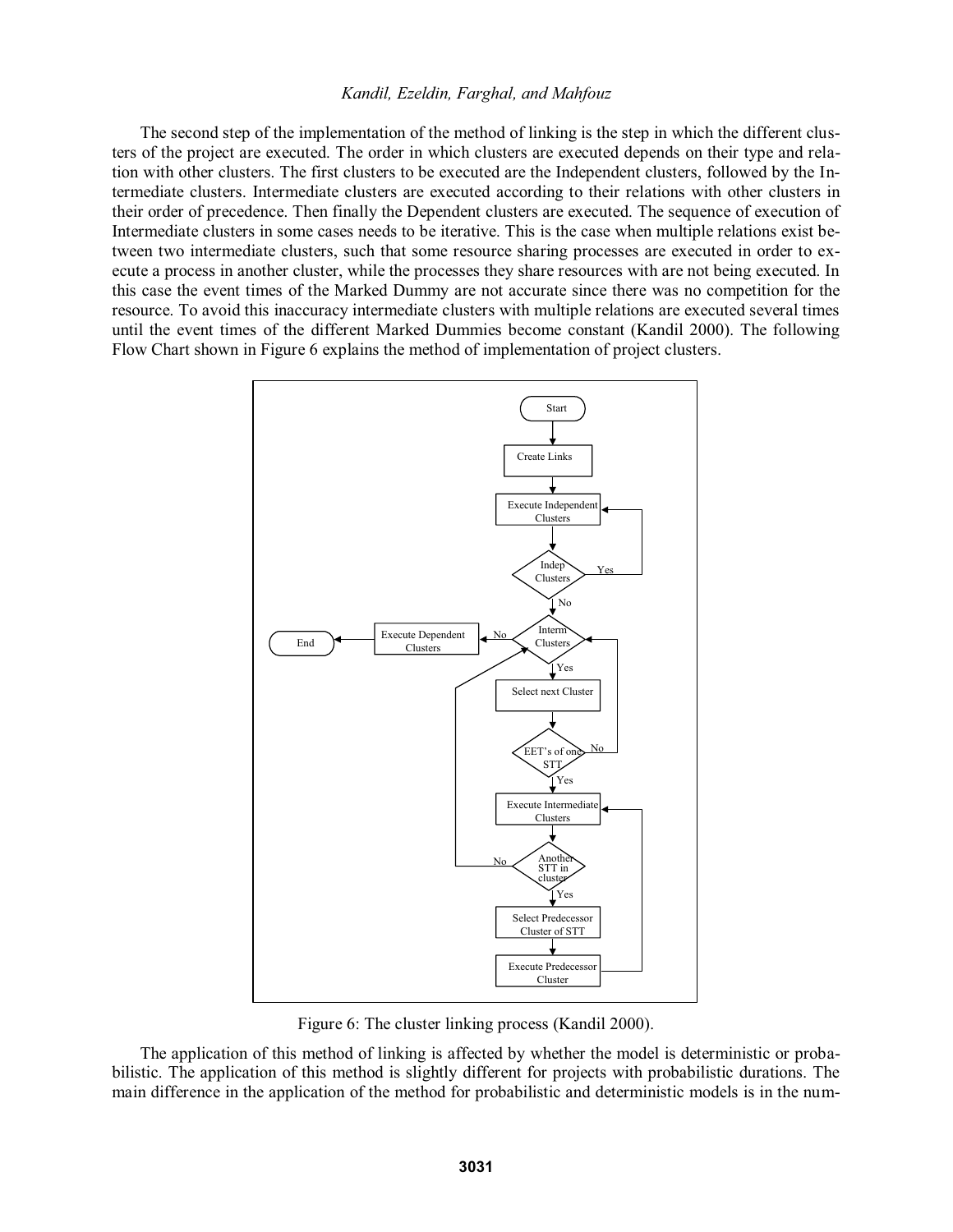ber of times each cluster is run. Marked Dummy occurrences' event times are obtained as probability distributions which are represented by the mean and standard distribution of a sample of runs. In order for this sample to represent the population the sample size needs to be greater than or equal to thirty. Therefore each cluster is executed at least thirty times. The implementation of the method of linking would be very tedious this way if the clusters being executed are Intermediate clusters with multiple cluster to cluster relations, since they will be executed iteratively and for each iteration the clusters are going to be executed at least thirty times. To avoid this large amount of work, Intermediate clusters with multiple cluster to cluster relations are executed first using deterministic durations in the STT Trigger activities, and as soon as the durations of these activities start to stabilize the clusters are executed thirty times to obtain the probability distributions of the durations of the Trigger activities (Kandil 2000).

CSM also developed a method of utilizing probabilistic information obtained from probabilistic models. The method developed is capable of calculating the probability of cluster and/or cluster completion at a certain time. This probability can be obtained by sampling the event time of the event understudy and obtaining at least thirty event times. This sample is then used to obtain the mean and standard deviation of the event, which can be safely assumed to be equal to the mean and standard deviation of the population. These values are then used to calculate the standard deviation of a normally distributed population or the (Z) value. This value is calculated by subtracting the mean event time from the time for which the probability is being calculated and dividing the result by the event standard deviation. The (Z) value can then be used to obtain the desired probability.

### **6 CASE STUDY**

The concepts introduced in the previous sections needed to be tested. Therefore simulation models were developed for an actual project that was constructed in downtown Cairo, Egypt. The project was for the construction of a hotel and residential complex, and it is being constructed by a number of multinational firms. The models developed for the testing and validation of the concepts of Clustered Simulation Modeling were for the construction and finishes of the hotel floors 7 to 11. The models developed included operations for Structural works, Finishing works, Electro-mechanical works, and HVAC works. The Structure of this part of the project was made of concrete slabs and rectangular columns, and was con structed using wooden formwork supported on steel props. After a slab's concrete sets the formwork is removed, but some steel props are not removed for structural reasons until the construction of the following two floors is complete. Finishes works can commence in a floor only after the removal of steel props. Finishes works start by the Blockwork and the 1st fix of gypsum board partitions which works in parallel with the fixing of the ceiling frame. After this stage the embedded electrical, plumbing, fire fighting and HVAC works can be installed in the walls and ceilings, and then the second fix of the ceiling and wall works can be complete. The second fix of the ceiling and gypsum board works also precedes the stone and ceramic works, which precedes the finish carpentry works. The plastering works are then executed, followed by the painting works, which is also preceded by the finish carpentry works.

The segment of the CPM schedule representing this part of the project showed that this segment of the project is going to be constructed in 340 days. Figure 7 shows a summary level schedule of this part of the project.

This case study was then modeled using CYCLONE. There were two models developed. The first model simulated the case study as a whole, the second model simulated the project in cluster form. Each of these models was modeled using probabilistic and deterministic durations, and for this reason the clustered model was developed using the Modified STT. There were four operations modeled in this case study. The first operation is the structural operation modeling the construction process of the concrete structure. The second operation is the finishes cluster which represents all the finishes works in the project. The third operation is the electromechanical cluster, which contains the Electrical and Plumbing works. The fourth and final operation is the HVAC operation, which represents both the HVAC and Fire Fighting works of the project. Each of these operations was modeled in a separate cluster. The sequence in which these operations were executed is shown in the Figure 8.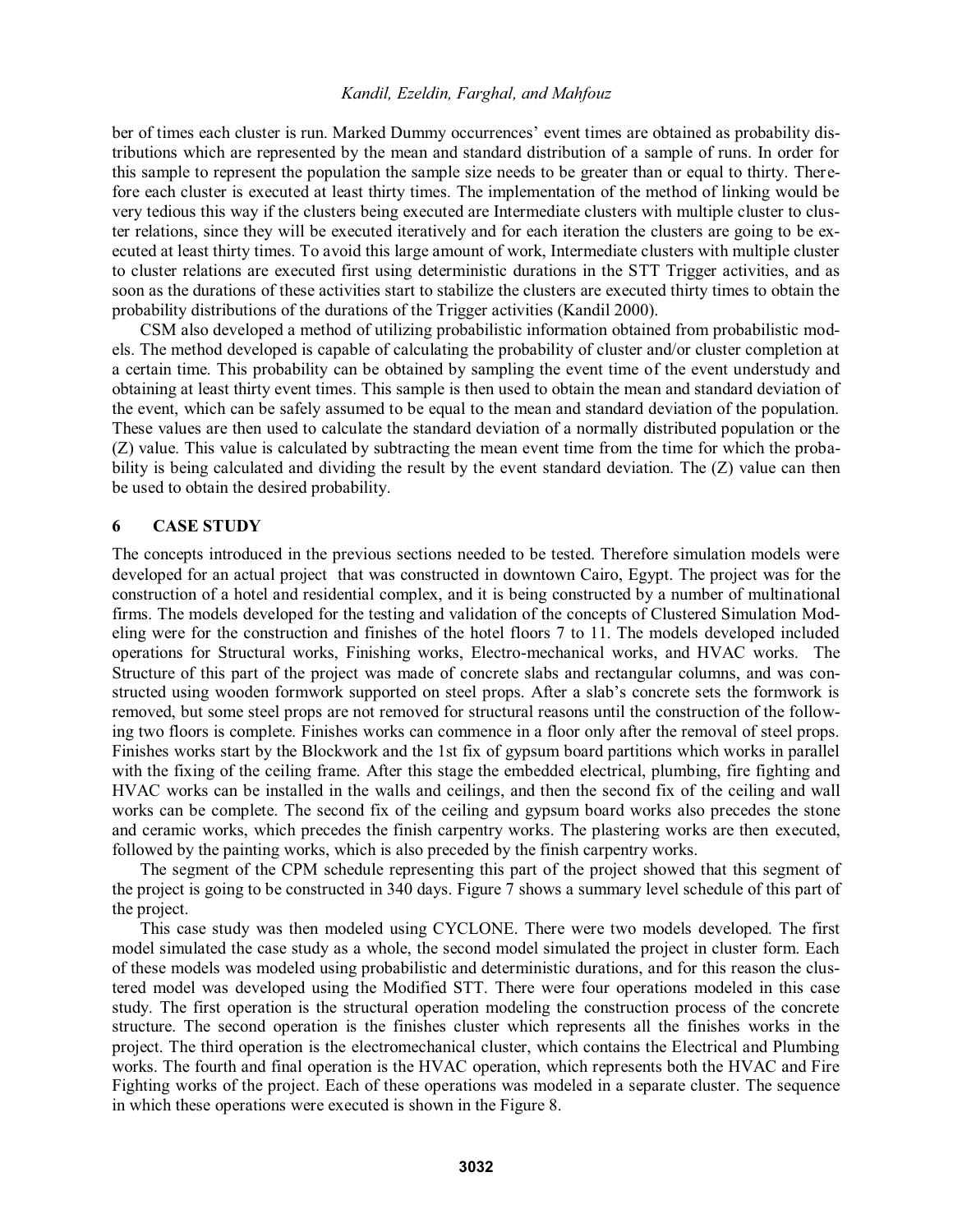|                                        |                                   |      |             |      | 1999<br>2000 |  | 2001            |  |  |  |  | 2002 |          |                          |      |  |  |  |  |  |  |
|----------------------------------------|-----------------------------------|------|-------------|------|--------------|--|-----------------|--|--|--|--|------|----------|--------------------------|------|--|--|--|--|--|--|
| A ctivity ID                           | A ctivity  D escription           |      | Orig DRem D |      |              |  |                 |  |  |  |  |      |          |                          |      |  |  |  |  |  |  |
| ID                                     | <b>Description</b>                |      | <b>Dur</b>  | D ur |              |  |                 |  |  |  |  |      |          |                          |      |  |  |  |  |  |  |
| + STRUCTURAL WORK                      |                                   |      |             |      |              |  |                 |  |  |  |  |      |          |                          |      |  |  |  |  |  |  |
|                                        |                                   |      | 97          | 97   |              |  |                 |  |  |  |  |      |          |                          |      |  |  |  |  |  |  |
| ARCHITE CTURAL WORK                    |                                   |      |             |      |              |  |                 |  |  |  |  |      |          |                          |      |  |  |  |  |  |  |
| +7'th FLOOR                            |                                   |      |             |      |              |  |                 |  |  |  |  |      |          |                          |      |  |  |  |  |  |  |
|                                        |                                   |      | 271         | 271  |              |  |                 |  |  |  |  |      |          |                          |      |  |  |  |  |  |  |
| + 8'th FLO OR                          |                                   |      |             |      |              |  |                 |  |  |  |  |      |          |                          |      |  |  |  |  |  |  |
|                                        |                                   |      | 267         | 267  |              |  |                 |  |  |  |  |      |          |                          |      |  |  |  |  |  |  |
| + 9'th FLO OR                          |                                   |      |             |      |              |  |                 |  |  |  |  |      |          |                          |      |  |  |  |  |  |  |
|                                        |                                   |      | 255         | 255  |              |  |                 |  |  |  |  |      |          |                          |      |  |  |  |  |  |  |
| + 10'th FLOOR                          |                                   |      |             |      |              |  |                 |  |  |  |  |      |          |                          |      |  |  |  |  |  |  |
|                                        |                                   |      | 251         | 251  |              |  |                 |  |  |  |  |      |          |                          |      |  |  |  |  |  |  |
| + 11'th FLOOR                          |                                   |      |             |      |              |  |                 |  |  |  |  |      |          |                          |      |  |  |  |  |  |  |
|                                        |                                   |      | 256         | 256  |              |  |                 |  |  |  |  |      |          |                          | -775 |  |  |  |  |  |  |
| <b>MECHANICALWORK</b>                  |                                   |      |             |      |              |  |                 |  |  |  |  |      |          |                          |      |  |  |  |  |  |  |
| +7'th FLOOR                            |                                   |      |             |      |              |  |                 |  |  |  |  |      |          |                          |      |  |  |  |  |  |  |
|                                        |                                   |      |             |      |              |  |                 |  |  |  |  |      |          |                          |      |  |  |  |  |  |  |
| + 8'th FLO OR                          |                                   |      | 193         | 193  |              |  |                 |  |  |  |  |      |          | 52.52                    |      |  |  |  |  |  |  |
|                                        |                                   |      |             |      |              |  |                 |  |  |  |  |      |          |                          |      |  |  |  |  |  |  |
| + 9'th FLO OR                          |                                   |      | 180         | 180  |              |  |                 |  |  |  |  |      | ٣s       | $\overline{\phantom{0}}$ |      |  |  |  |  |  |  |
|                                        |                                   |      |             |      |              |  |                 |  |  |  |  |      |          |                          |      |  |  |  |  |  |  |
| + 10'th FLOOR                          |                                   |      | 178         | 178  |              |  |                 |  |  |  |  |      |          |                          |      |  |  |  |  |  |  |
|                                        |                                   |      |             |      |              |  |                 |  |  |  |  |      |          |                          |      |  |  |  |  |  |  |
| + 11'th FLOOR                          |                                   |      | 230         | 230  |              |  |                 |  |  |  |  |      |          | <b>AVE</b>               |      |  |  |  |  |  |  |
|                                        |                                   |      |             |      |              |  |                 |  |  |  |  |      |          |                          |      |  |  |  |  |  |  |
| ELECTRICAL WORK                        |                                   |      | 196         | 196  |              |  |                 |  |  |  |  |      |          | 5257                     |      |  |  |  |  |  |  |
|                                        |                                   |      |             |      |              |  |                 |  |  |  |  |      |          |                          |      |  |  |  |  |  |  |
| +7'th FLOOR                            |                                   |      |             |      |              |  |                 |  |  |  |  |      |          |                          |      |  |  |  |  |  |  |
|                                        |                                   |      | 207         | 207  |              |  |                 |  |  |  |  |      |          |                          |      |  |  |  |  |  |  |
| + 8'th FLO OR                          |                                   |      |             |      |              |  |                 |  |  |  |  |      |          |                          |      |  |  |  |  |  |  |
|                                        |                                   |      | 199         | 199  |              |  |                 |  |  |  |  |      |          |                          |      |  |  |  |  |  |  |
| + 9'th FLO OR                          |                                   |      |             |      |              |  |                 |  |  |  |  |      |          |                          |      |  |  |  |  |  |  |
|                                        |                                   |      | 190         | 190  |              |  |                 |  |  |  |  |      |          |                          |      |  |  |  |  |  |  |
| + 10'th FLOOR                          |                                   |      |             |      |              |  |                 |  |  |  |  |      |          |                          |      |  |  |  |  |  |  |
|                                        |                                   |      | 191         | 191  |              |  |                 |  |  |  |  |      |          |                          |      |  |  |  |  |  |  |
| + 11'th FLOOR                          |                                   |      |             |      |              |  |                 |  |  |  |  |      |          |                          |      |  |  |  |  |  |  |
|                                        |                                   |      | 206         | 206  |              |  |                 |  |  |  |  |      |          |                          | ≂ ≂  |  |  |  |  |  |  |
|                                        |                                   |      |             |      |              |  |                 |  |  |  |  |      |          |                          |      |  |  |  |  |  |  |
| Project Start                          | <b>D</b> Sir y Bar<br>06AFR69     | ew o |             |      |              |  |                 |  |  |  |  |      | She et 1 |                          |      |  |  |  |  |  |  |
| <b>Rojict Rish</b>                     | 31DB002<br><b>That</b> Bar        |      |             |      |              |  | Case Study 2    |  |  |  |  |      |          |                          |      |  |  |  |  |  |  |
| Dat a Date                             | 07AFR69<br>Progress Bar           |      |             |      |              |  |                 |  |  |  |  |      |          |                          |      |  |  |  |  |  |  |
| Rin Dit e<br>OPrinavera Sist ens. Inc. | 15J AND1<br><b>D</b> I isl Activy |      |             |      |              |  | Ho te I Project |  |  |  |  |      |          |                          |      |  |  |  |  |  |  |
|                                        |                                   |      |             |      |              |  |                 |  |  |  |  |      |          |                          |      |  |  |  |  |  |  |

Figure 7: Summary level schedule.



Figure 8: Sequence of cluster execution (Kandil 2000).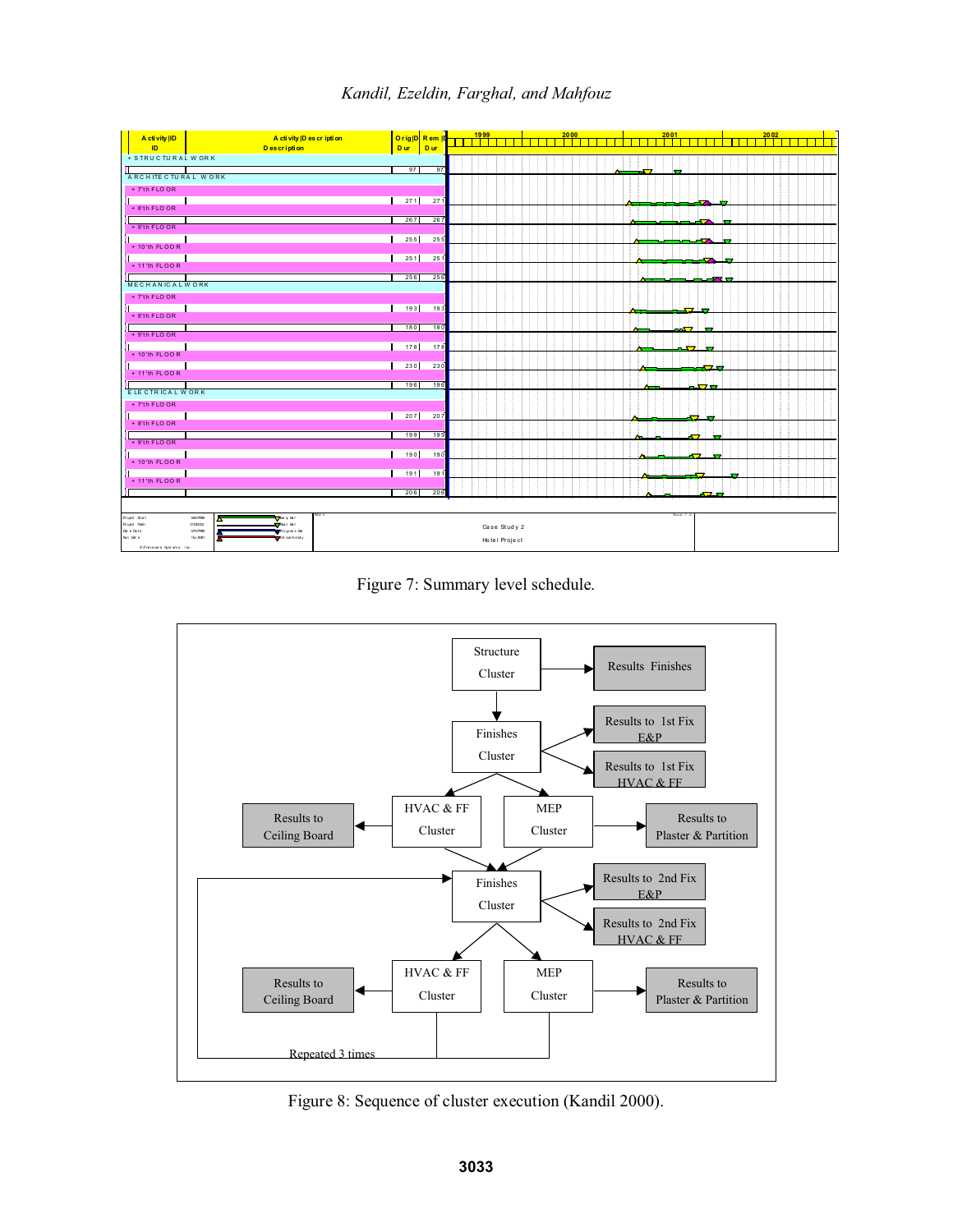The results of the both models in the probabilistic and deterministic application were compared. Table 1 shows the results of the deterministic application of both models.

| Operation   |          | Clustered Model   |          | Overall Model |                   |          |  |  |  |  |  |
|-------------|----------|-------------------|----------|---------------|-------------------|----------|--|--|--|--|--|
|             | Duration | <b>Start Time</b> | End Time | Duration      | <b>Start Time</b> | End Time |  |  |  |  |  |
| Structure   | 108      |                   | 108      | 108           |                   | 108      |  |  |  |  |  |
| Finishes    | 168      |                   | 220      | 168           |                   | 220      |  |  |  |  |  |
| <b>HVAC</b> | .51      | 78                | 229      | 151           |                   | 229      |  |  |  |  |  |
| <b>MEP</b>  | .72      | 03                | 235      | 172           | O3                | 235      |  |  |  |  |  |

Table 1: Comparison of Models with deterministic durations.

The results of the probabilistic application of both models were also compared. The comparison of these results is shown in Table 2.

| Method        | Operation        | Mean     | <b>SD</b> | Z          | Probability |
|---------------|------------------|----------|-----------|------------|-------------|
| Deterministic | <b>Structure</b> | 108      |           |            |             |
| Clustered     | Finishes         | 220      |           |            |             |
|               | <b>HVAC</b>      | 229      |           |            |             |
|               | <b>MEP</b>       | 235      |           |            |             |
| Modified STT  | <b>Structure</b> | 107.51   | 2.007902  | 0.244036   | 0.5948      |
|               | Finishes         | 212.064  | 5.4832    | 1.447311   | 0.9251      |
|               | <b>HVAC</b>      | 219.6003 | 5.199074  | 1.80795    | 0.9649      |
|               | <b>MEP</b>       | 227.475  | 4.590074  | 1.639407   | 0.9495      |
| Overall Model | <b>Structure</b> | 108.5143 | 1.714632  | $-0.29997$ | 0.3821      |
|               | Finishes         | 210.18   | 5.299576  | 1.852978   | 0.9678      |
|               | <b>HVAC</b>      | 219.43   | 5.328897  | 1.795869   | 0.9706      |
|               | <b>MEP</b>       | 225.3773 | 5.340077  | 1.801972   | 0.9706      |

Table 2: Comparison of Cluster completion probabilities.

# **7 ANALYSIS AND CONCLUSION**

As shown in the results displayed above the results of the clustered model were identical to those of the overall in the deterministic application of the model. The results of the probabilistic application of both models also showed that the probabilities of cluster completion in both models were very close. The comparison of the results of both applications of the two models showed that clustered models are capable of yielding results similar to overall models. Clustered Simulation Modeling, hence, showed that it is capable of enhancing the current features of CYCLONE. CSM provided a method of probabilistically analyzing large projects and obtaining the same information that PERT is only capable of providing for small project networks. The second very important feature of CSM is the reusability of project clusters. Clusters developed for one project can be reused for other projects with a few simple modifications. This feature of CSM would decrease the time planners use in developing project models. CSM however also includes a number of steps in its application in which the modeler has to transfer manually the results of the application of one cluster to another, which leads to the presence of some human errors in the results. The probabilistic calculations of CSM are also performed manually which also may lead to some errors in calculation. For this reason further work should be done on CSM to eliminate any human intervention in the calculations, and to develop the modeling capabilities of CSM beyond the modeling capabilities of CYCLONE.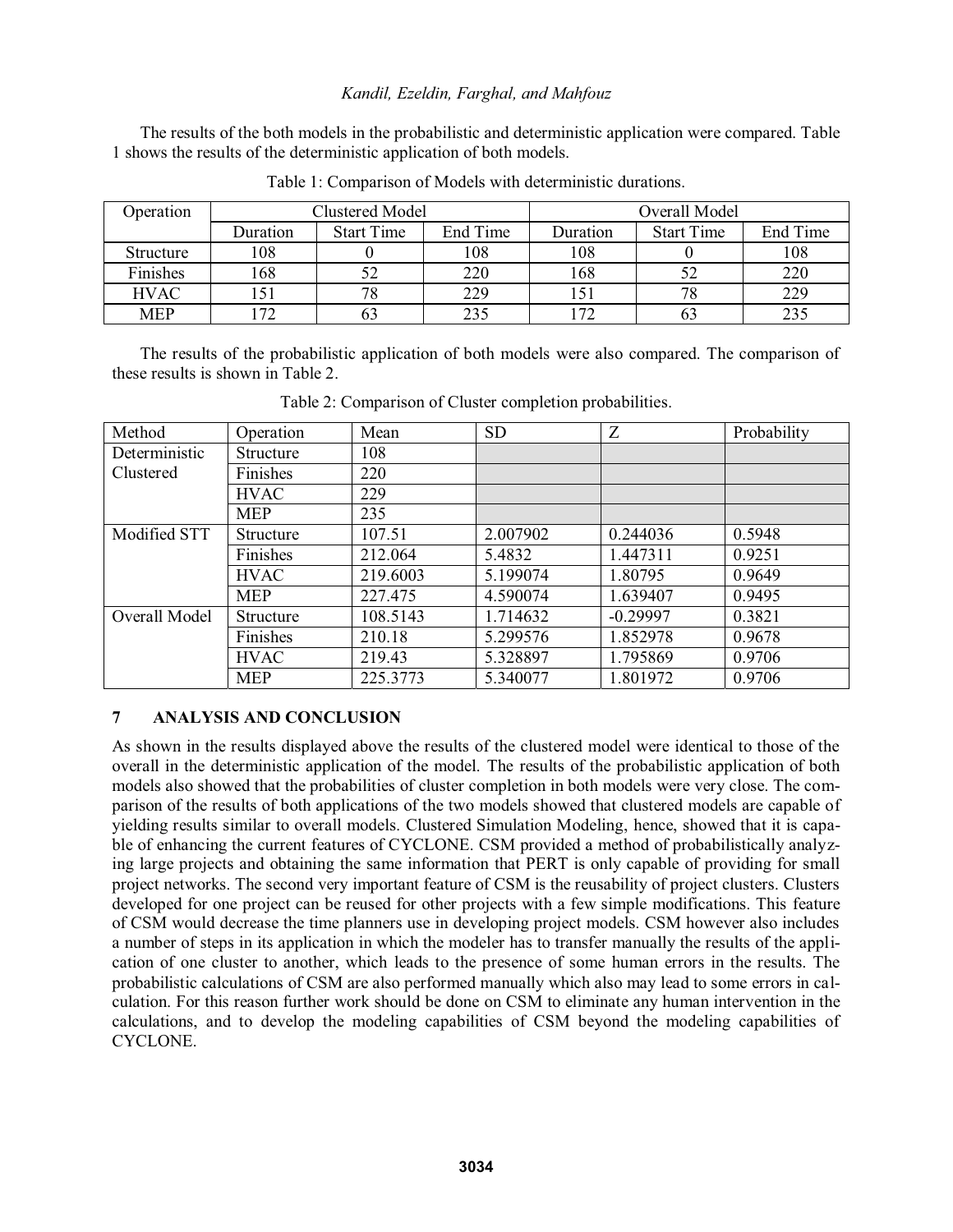### **REFERENCES**

- Callahan, M. T., D.G. Quackenbush, J.E. and Rowings. 1992. *Construction Project Scheduling*, Singapore: McGraw-Hill, Inc.
- Carr, R. I. 1979. Simulation of construction project duration. *J. Constr. Div.* 105(2):117-128.
- Chehayeb, N. N. 1995. *Simulation-based project control*. Ph.D. thesis, University of Alberta, Edmonton, Alberta, Canada.
- Chehayeb, N. N., and S.M. AbouRizk. 1998. Simulation-based scheduling with continuous activity relations. *J. Constr. Engrg. Mgmt.* 124(2):107-115.
- Chisman, J. A. 1992. *Introduction to Simulation Modeling using GPSS/PC*. Englewood Gliffs, N.J.: Prentice Hall.
- Halpin, D. W., and L.S. Riggs. 1992. *Planning and analysis of construction operations*. 2nd Ed. New York, N.Y.: John Wiley & Sons, Inc.
- Jaafari, A. 1984. Criticism of C.P.M. for project planning analysis. *J. Constr. Engrg. Mgmt.* 110(2): 222- 233.
- Kandil, A. 2000. *Clustered Simulation Modeling for the Probabilistic Analysis of Large Networks*. MSc. Thesis, The American University in Cairo, Cairo, Egypt.
- Martinez, J. C. 1996. *STROBOSCOPE: State and resource based simulation of construction processes*. PhD dissertation, University of Michigan, Ann Arbor, Mich.
- Martinez, J. C., and P.G. Ioannou. 1994. General Purpose Simulation with STROBOSCOPE. In *Proceedings of the 1994 Winter Simulation Conference*, ed. J.D. Tew, S. Manivannan, D. A. Sadowski, and A. F. Seila, 1159-1166. Piscataway, New Jersey: Institute of Electrical and Electronics Engineers.
- Martinez, J. C., and P.G. Ioannou. 1996. State-based probabilistic scheduling using STROBOSCOPE's CPM add-on. In *Proc. Constr. Congr. V*, ASCE, Reston, VA, 438-445.
- Martinez, J. C., and P.G. Ioannou. 1999. General-purpose systems for effective construction simulation. *J. Constr. Engrg. Mgmt.* 125(4):265-276.
- McCahill, D. F., and L.E. Bernold. 1993. Resource-oriented modeling and simulation in construction. *J. Constr. Engrg. Mgmt.* 119(3):590-606.
- Sawhney, A., and S.M. AbouRizk. 1995. HSM-Simulation-Based planning for construction projects. *J. Constr. Engrg. Mgmt.* 121(3):297-303.
- Shi, J., and S.M. AbouRizk. 1997. Resource-Based Modeling for construction simulation. *J. Constr. Engrg. Mgmt.* 123(1):26-33.
- Vose, D. 1996. *Quantitative Risk Analysis: A guide to Monte Carlo simulation Modeling*. Chichester, West Sussex: John Wiley & Sons, Inc.

## **AUTHORS BIOGRAPHIES**

**AMR KANDIL** is an Assistant Professor of Construction Engineering in the School of Civil Engineering at Purdue University. Dr. Kandil holds a B.Sc. and M.Sc. degree in construction engineering from the American University in Cairo (AUC), and a Ph.D. from the University of Illinois at Urbana Champaign. Shortly after receiving his bachelor's degree, Dr. Kandil joined Bechtel International's Cairo office to work as a controls engineer on a \$300 million hotel development project. After receiving his Doctorate, Dr. Kandil was an Assistant Professor of Construction Engineering at Iowa State University for four years. His e-mail address is <akandil@purdue.edu>.

**AHMED SAMER EZELDIN** is a Professor at the Department of Construction and Architectural Engineering at the American University in Cairo. Dr. Ezeldin holds a MS and PhD in Civil Engineering from Rutgers University. His professional career includes a decade of industrial experience as a design engineer and consultant. He also was a professor at a number of universities, including Rutgers University and the Steven's Institute of Technology. His e-mail address is  $\langle \text{aezeldin@auceq} \rangle$  edu>.